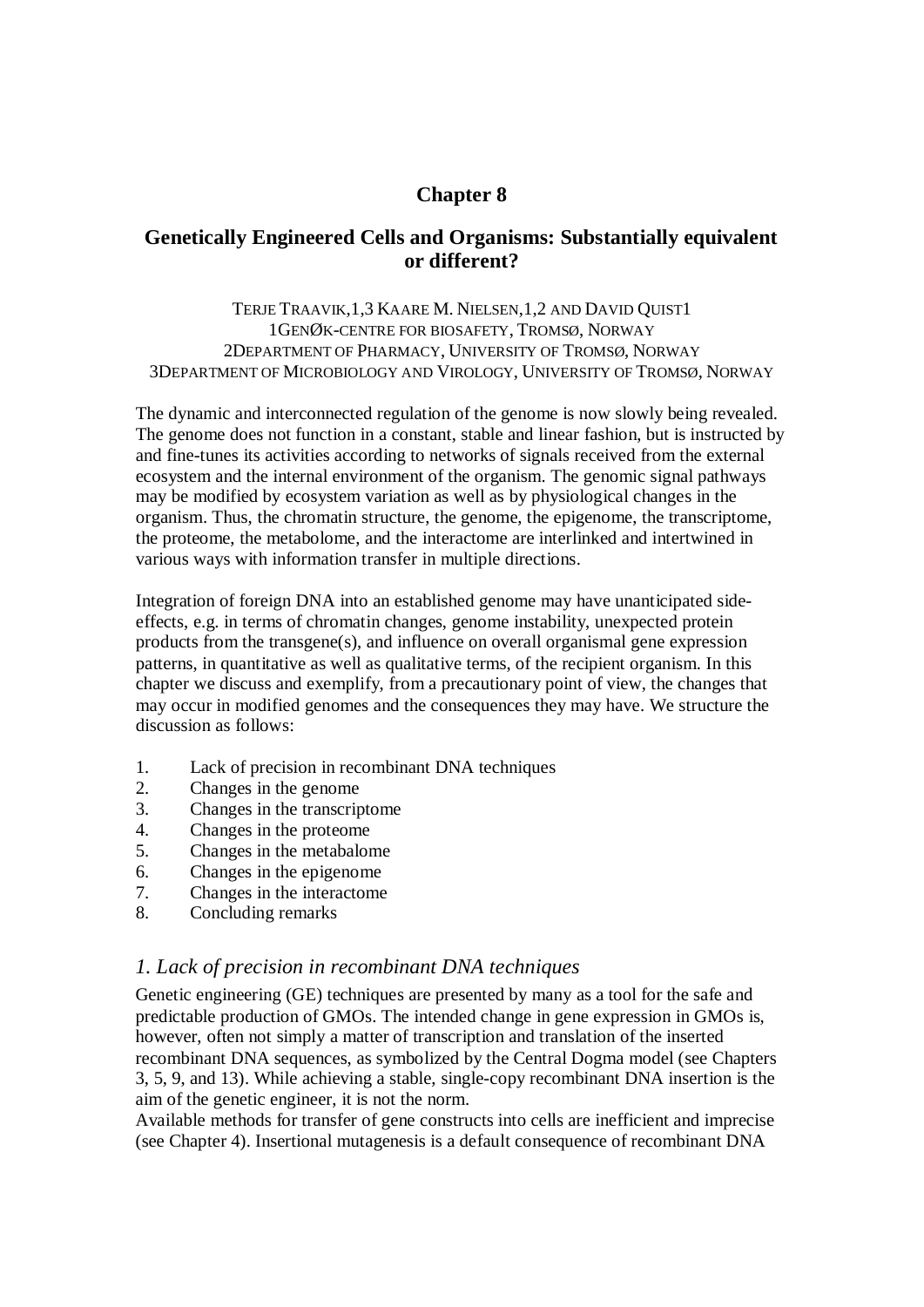insertions. The resulting phenotypic consequences of the insertion events are largely determined by the characteristics of the gene transfer vector and the location of and number of copies inserted per cell.

While many emphasize the precision of recombinant DNA techniques, none of the currently available methods permit predetermination of *where* in the recipient cell-DNA our gene construct will be inserted, or the number of copies that will be inserted into GMOs of commercial relevance. The specific locations of the inserts may nevertheless substantially influence the functions of the inserted DNA as well as its effects on the cell's own genes. For instance, within the same transformed/transfected mammalian cell culture we will find cells with quite different characteristics.

These, in principle indefinite number of variants arise due to varying insertion sites and number of full or partial DNA copies. In addition to full vector copies, a number of rearranged or truncated versions, some of them quite small, may be inserted into some cells. These aberrant versions can still influence the integrity and functions of the recipient genome, and they may go undetected by conventional testing.<sup>1</sup> Impacts arising from uncharacterized insertions cannot be predicted from characterized insertions. Furthermore, if the characterized inserts are identical between, for example, two recombinant maize lines (events), but the insertion sites are different, one *cannot* extrapolate any biosafety conclusions from one line (event) to the other. The context of the insert would obviously be different, as would be the genes that may be affected directly or indirectly and therefore also the resulting plant phenotype.

The integration of foreign DNA (transgene) in a new host genome may influence any of the gene expression control processes described in Chapters 1 and 3. New gene products may also arise and the transgene product may also vary in its properties. For instance, read-through transcription, initiated somewhere in the insert and ending outside it, or initiated in adjacent regions and ending in the insert, may be sources for novel RNAs and recombinant proteins.<sup>2</sup>

The consequences of insertion may, as earlier stated, vary considerably according to the exact insertional locations and/or construct organization. This is valid for the expression of the inserted transgene as well as for changes in the recipient organism's own genes and their expression levels. The insertion may have effects by introducing a change in chromatin structure, the topography as well as the proteins binding to the DNA (Recillas-Targa, 2006), or by inducing changes in DNA methylation patterns and other epigenetic characteristics (see Chapter 5). Furthermore, cis-acting regulatory DNA motifs may be present in the insert, or may arise from the 'new' sequences created by integration that

<sup>&</sup>lt;sup>1</sup>It is a common phenomenon for transgene constructs to integrate in multiple places in the genome, and for very small parts of the construct to integrate independently of full-sized versions (for recent comprehensive reviews, see Filipecki & Malepszy, 2006; Latham et al., 2006).

<sup>2</sup>Abortive transcription from read-through might, for example, produce novel short and double-stranded (ds)RNA molecules. A risk factor emerging from the production of novel dsRNA is the potential to induce gene silencing either locally, or on other genes. The same dsRNA can have different effects at different concentrations, in some cases showing non-specific effects at concentrations lower than those needed to induce silencing (Zhao et al., 2001). It should also be appreciated that any new RNA transcript may undergo, as described in Chapter 3, a large series of modifications that result in 'a family' of different RNA molecules, all derived from the same original source. The family members do not necessarily give rise to the same proteins or even proteins with similar functions.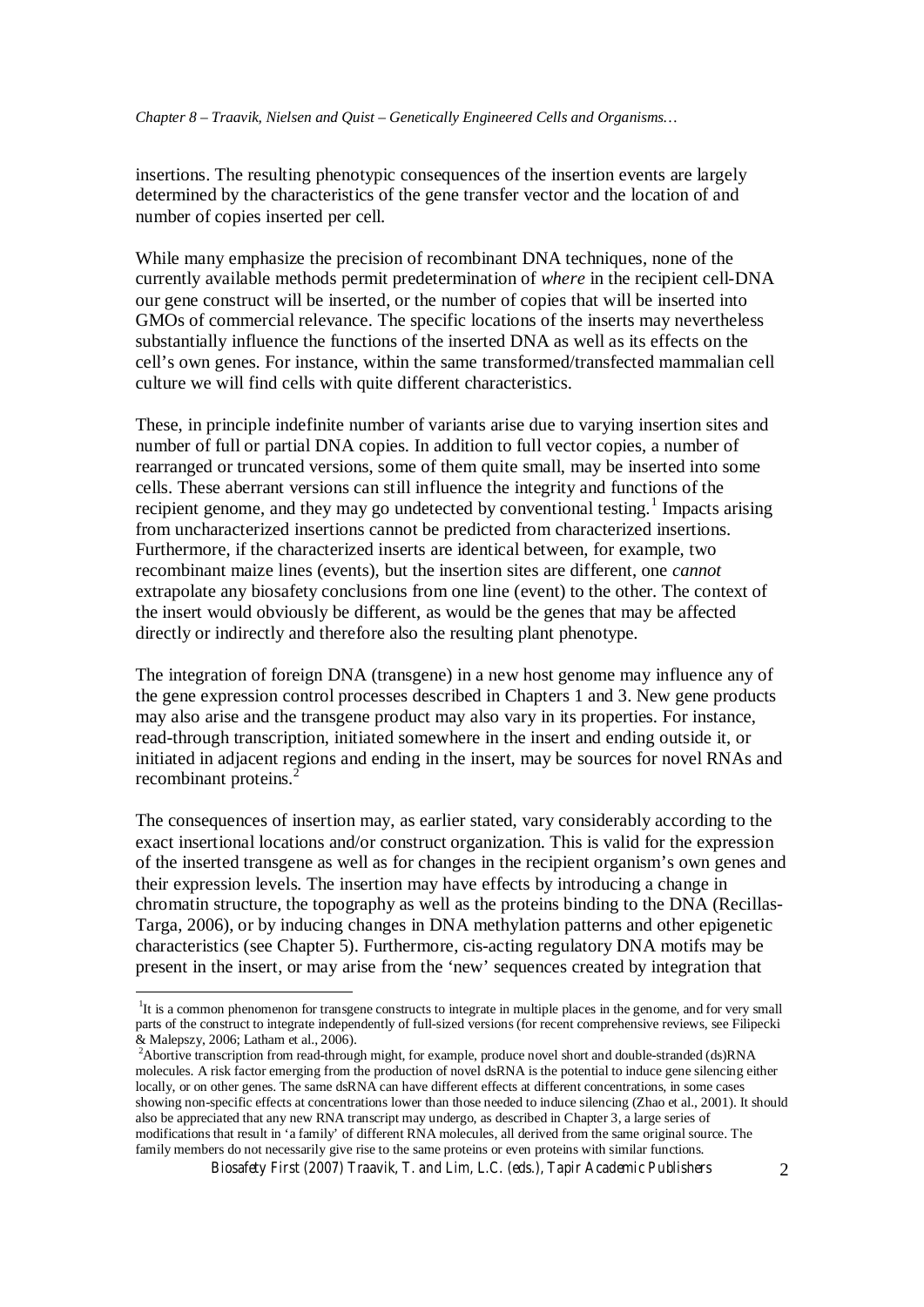can alter the expression level of genes adjacent or even distant to the insert.

GE cell cultures may be used to produce recombinant products *under contained laboratory conditions*. This implies that the product that the gene is coding for (e.g. insulin) is extensively purified before it is taken out of the laboratory, while the GE cells and DNA are destroyed inside the laboratory. Such applications of GE may, in principle, be made safe. However, when recombinant cells are developed and placed in the open environment, changes in the gene expression levels and small metabolite contents will vary according to changing ecosystem conditions.

Under the influence of given sets of ecosystem variables, the recombinant organisms may over time expose phenotypic traits that have environmental or consumer health implications. 'Consumers' may include a number of wildlife species in addition to humans and domestic animals. From biosafety/risk assessment/regulatory points of view it is hence imperative to reveal whether, compared to its unmodified counterpart, a GMO has experienced changes in the interacting regulatory parts, its *'interactome'*: the genome, epigenome, transcriptome, proteome, and metabolome working as overlapping layers of information involved in cellular function (Box 8.1). Only when minimal changes are observed will it be justified to claim 'substantial equivalence'.

#### **Box 8.1 The '-omes' and the '-omics'**

Genome: 1) The entire collection of genetic material in an organism, virus or organelle. 2) The haploid set of chromosomes (DNA) of a eukaryotic organism.

--------------------------------------------------------------------------------------------------------

**Genomics**: The study and development of genetic and physical maps, large-scale DNA sequencing, gene discovery, and computer-based systems for managing and analysing genomic data.

**Proteome**: The full complement of proteins that are found in a particular cell or tissue under a particular set of circumstances. May include information on their relative or absolute abundance.

**Proteomics**: The study of the structure and expression of proteins, and of the interactions between proteins.

**Interactome**: The complete collection of all physical protein-protein interactions that can take place within the cell.

**Interactomics**: The study and construction of comprehensive sets of protein-protein interactions.

**Transcriptome**: The full complement of expressed gene transcripts, including alternative splice variants that are found in a particular cell or tissue under a particular set of circumstances. This may include information on the relative or absolute abundance of transcripts.

**Transcriptomics**: The study of the full complement of expressed gene transcripts. Several techniques have been developed for parallel analysis of the expression of thousands of genes, most notably cDNA microarrays and oligonucleotide arrays. **Metabolome**: The assembly of substrates, metabolites, and other small molecules that is present in a population of cells.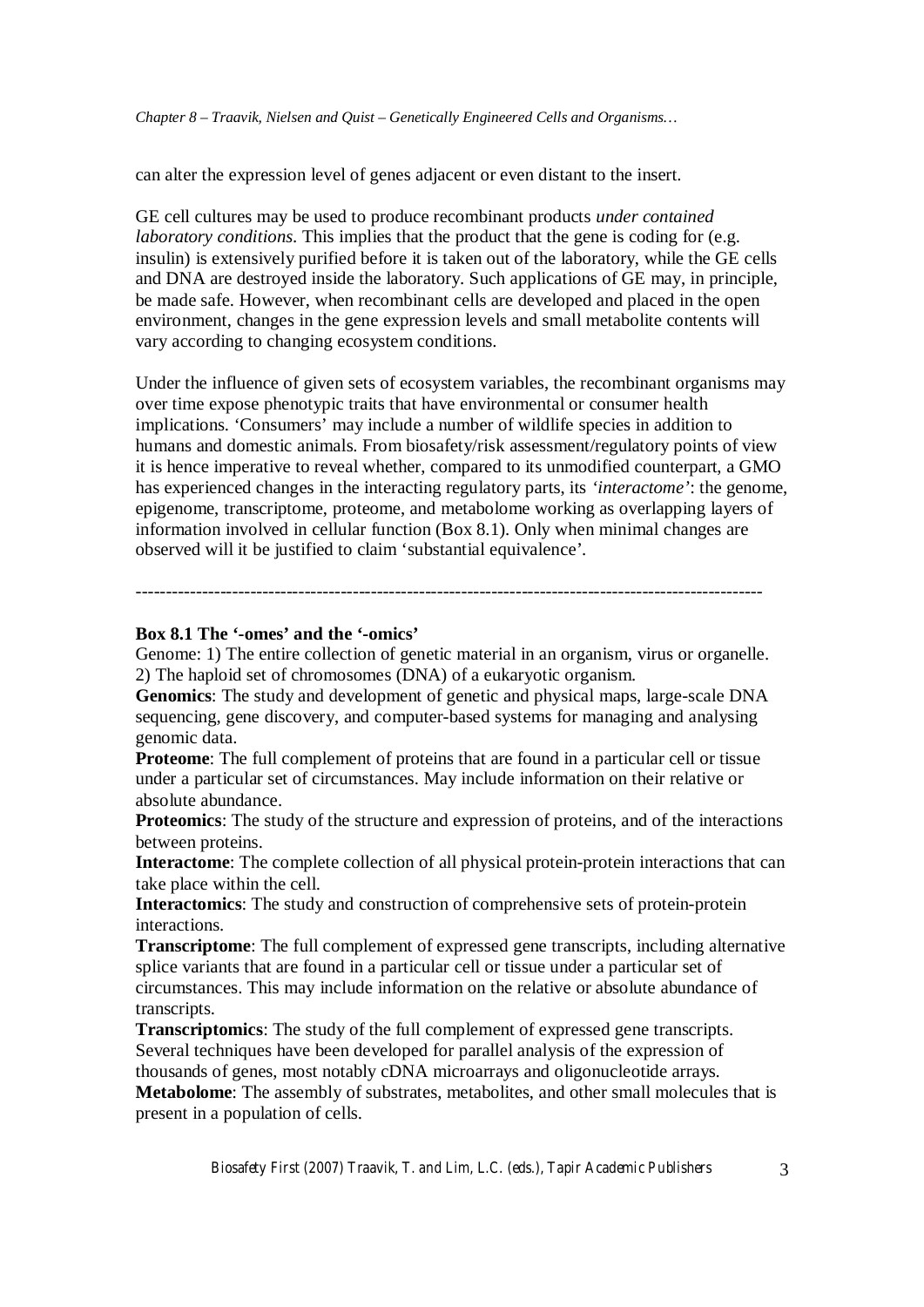**Metabolomics**: Study of the structure and distribution of all metabolites (small molecules), particularly organic compounds.

**Functional genomics**: A whole spectrum of approaches, under development, to ascertain the biochemical, cellular and/or physiological properties of each and every gene product and its regulation. These include near-saturation mutagenesis (i.e. screening hundreds of thousands of mutants to identify genes that affect traits as diverse as embryogenesis, immunology and behaviour), high-through put reverse genetics (methods to systematically and specifically inactivate individual genes), and elaboration of genetic tools.

-------------------------------------------------------------------------------------------------------

# *2. Changes in the genome*

The whole purpose of a transgenesis process is of course to change the genome of the recipient organism. There are a number of possible, unpredictable consequences of DNA insertions in GMOs. They may be sorted into the following categories:

- 1. Genome destabilization
- 2. Chromatin changes with consequences for transgene as well as genome gene expression
- 3. *De novo* methylation of the transgene or spread of the transgene methylation pattern to endogenous genes, i.e. epigenomic effects
- 4. Introduction of new regulatory elements, e.g. promoters, enhancers and dehancers, known or hidden splice sites, start codons, terminators, etc. These may cause:
	- a. Unpredictable, environment-dependent level of transgene expression, and
	- b. Unpredictable, environment-dependent influence on expression pattern of recipient genome in terms of:
		- i. Signal transduction-dependent *promoter* effects
		- ii. Signal transduction-dependent *enhancer/silencer* effects
		- iii. Signal transduction-dependent effects of transferred DNA methylation patterns
- 5. Activation of endogenous mobile elements ('jumping genes'). Once activated, they may engage in:
- 6. Reinsertion at new chromosomal loci
- 7. Horizontal gene transfer to other individuals or species
- 8. Unanticipated and unpredictable changes in gene products, e.g. by posttranslational modifications
- 9. Silencing or over-expression of genes.

Some prominent uncertainties are related to the fact that the recipient organism receives a new promoter/enhancer. These elements govern the gene expression levels of their attached transgenes, but after insertion, they may also change the gene expression and methylation patterns in the recipient chromosome(s) over long distances up- and downstream from the insertion site. Promoters/enhancers function in response to signals received from the internal or external environment of the organism. For a GMO this may result in unpredictability with regard to: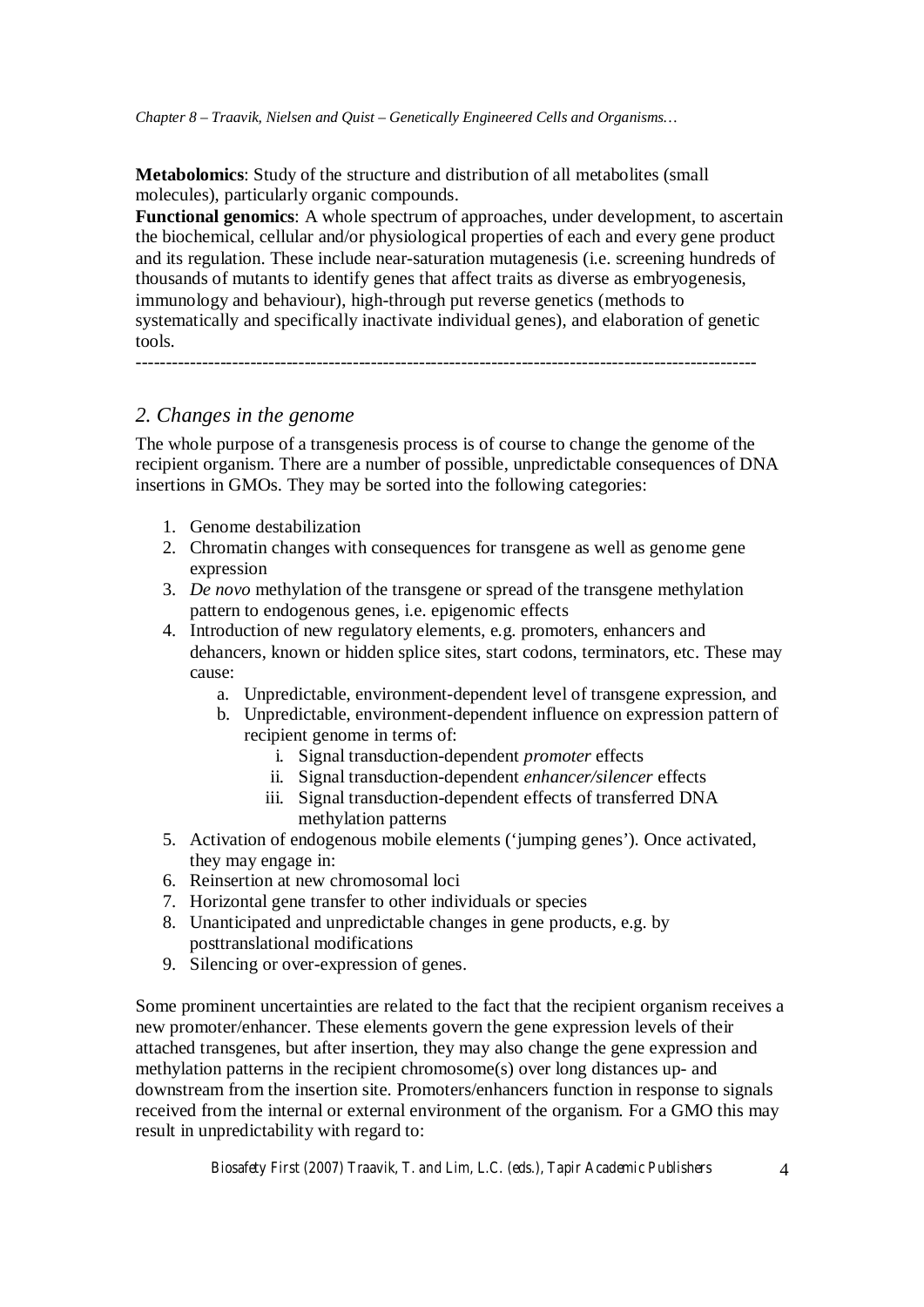- The chromatin organization and contents of the recipient genome
- The expression level of the inserted transgene(s)
- Altered expression of a large number of the organism's own genes
- Altered influence of geographical, chemical (i.e. *xenobiotics*) and ecological variables of the environment
- Transfer of vector sequences within the chromosomes of the organism, and vertical and/or horizontal gene transfer to other organisms.

Few published studies have been devoted to the clarification of such putative changes in GMOs.

### *2.1 Observations from studies of GM plants<sup>3</sup>*

*Agrobacterium*-mediated gene transfer to plants can result in insertion site mutations of the T-DNA, leading to truncations, interspersions, or other complex rearrangements of the recombinant DNA. Superfluous T-DNA integration frequently accompanies *Agrobacterium*-mediated transformation, where whole and partial copies of the transgenes become integrated.

For example, a molecular analysis of *Agrobacterium*-transformed *Arabidopsis thaliana* plants revealed that 80% of the transformants had a single insertion event; of these, only 22% contained a single copy of the transgene (the desired number for stable integration and expression in transgenic lines), and the remainder of these single-insertion events contained incomplete T-DNAs, tandem T-DNAs, or T-DNA fragments. These results indicate that even relatively simple T-DNA insertions undergo large- or small-scale rearrangements during the transformation process.

Plants transformed via particle bombardment methods are often more likely than *Agrobacterium*-mediated transformed plants to demonstrate complex integration patterns. The majority of integrated DNA is either arranged as multiple copies of the intact transgene, or as multiple copies with interspersed plant genomic DNA. Further, short recombinant DNA fragments may frequently integrate along with intact or rearranged multimers.

In a study of transgenes integrated into two lines of transgenic oat, 50 of the 82 transgene fragments identified (61%) were 200 bp or shorter. One study even reported the presence of bacterial DNA at a particle bombardment insertion site. As with *Agrobacterium*mediated transformation, simple single copy insertion events tend to be the exception, and complex and errant integration the rule.

Given the complex transgene integration locus patterns accompanying transformation, developing a transgenic plant line requires careful selection of stable and high expressing transformation events for product development. However, the initial transformation process is not the only step where the transgenes might undergo significant rearrangement. Tissue culture is a common means to produce sufficient transgenic germplasm for further product development. During this process, undesirable tissue

*Biosafety First (2007) Traavik, T. and Lim, L.C. (eds.), Tapir Academic Publishers* 5  $3$  For further information and references, see the recent review by Latham et al., 2006.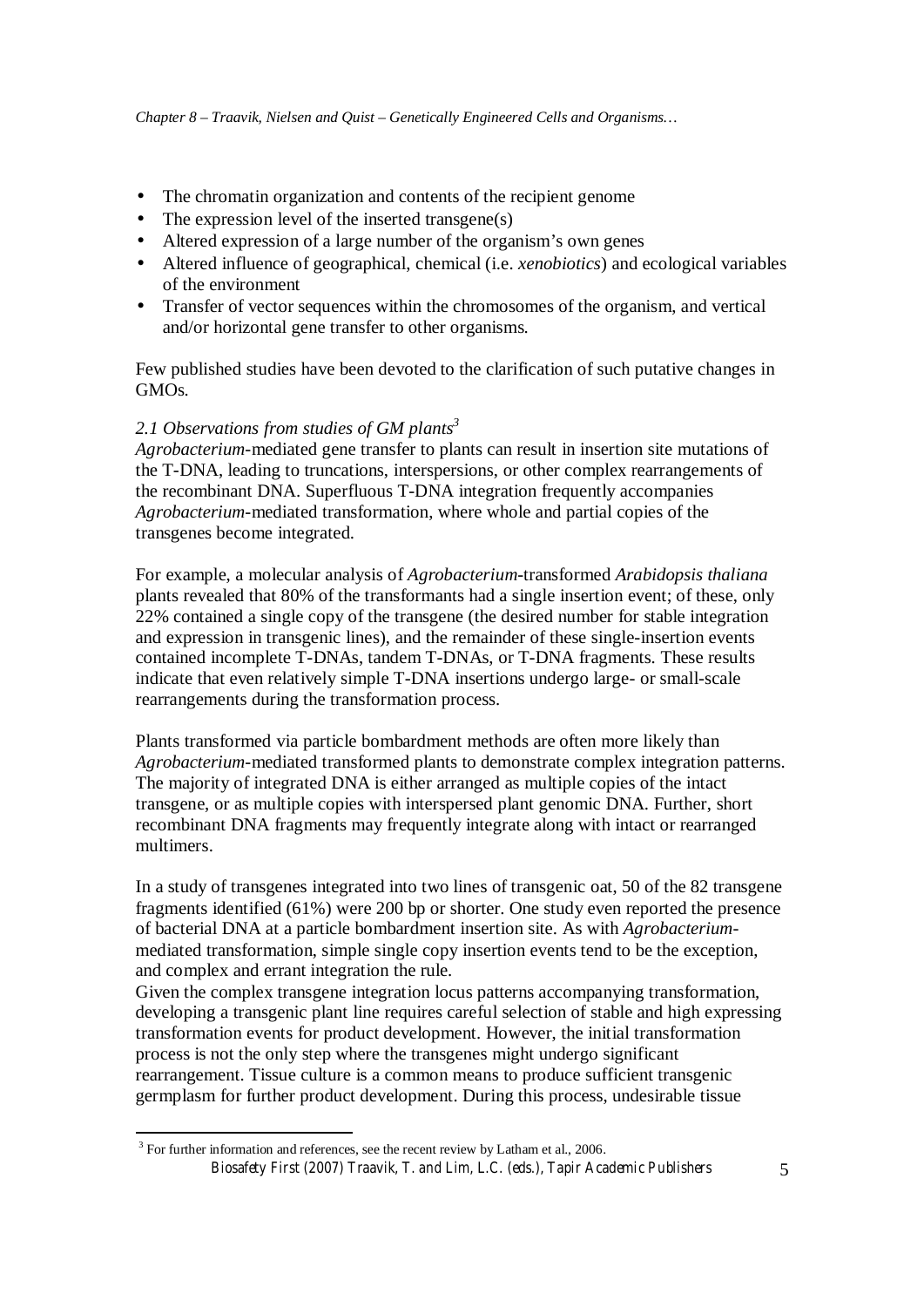culture-induced genetic rearrangements, termed *somaclonal variation,* can occur in both conventional and transformed lines.

Further along the development of the transgenic plant line is selective crossbreeding with elite crop germplasm for high agronomic performance. This process involves a number of introgressive hybridizations (introgression and subsequent backcrossing) to produce plants homozygous for the recombinant trait in the elite crop line. During this process, the complex nature of the recombinant DNA integration loci can lead to deviations in the expected Mendelian patterns of inheritance. <sup>4</sup> For instance, these irregular patterns have been observed during inheritance in lettuce (McCabe & Mohapatra, 1999), rice, maize, and barley. Subsequent selection procedures of the GM material may also introduce further genomic reorganizations (Hernandez et al., 2003).

#### *2.2 Why do DNA rearrangements occur?*

In plants, exogenous DNA transfer (e.g. with *A. tumefaciens* pathogenesis) elicits a wound response that activates nucleases and DNA repair enzymes. The transferred DNA is thus either degraded or used as a substrate for DNA repair, resulting in its potential rearrangement and incorporation in the genomic DNA (Takano et al., 1997). Furthermore, specific transforming plasmid structure and construct properties can enhance recombination events all along the transformation process. Indeed, some genetic elements can act as hotspots and undergo recombination at high frequency. This is, for example, the case for the 3' end of the CaMV 35S promoter, which contains an imperfect palindrome of 19 bp.

Illegitimate recombination can also occur in the borders of the Ti plasmid of *Agrobacterium tumefaciens*, especially in the right border that contains an imperfect palindromic sequence of 11 bp. The 3' end of the *nos* terminator is also theoretically highly prone to recombination (Kohli et al., 1999). Hot spots for recombination may lead to tandem transgene repeats with interspersed plant DNA sequences in a single genetic locus. Presence of several inserts may also result from multimerization in the plasmid before transformation or from multiple insertions.

A number of transgenic and genomic rearrangements have been reported for already commercialized transgenic crop plant varieties. The nature of these rearrangements and what they may mean in a risk assessment context is further discussed in Chapter 9.

## *3. Changes in the transcriptome*

The intention of a transgenic process is to have the transgene expressed. Hence, the intended change is to add one transcript to the transcriptome of the GMO. However, as

<sup>4</sup>Given the likelihood of transgene reassortment during one or more of these steps in the production of a transgenic line, arriving at a stable and well-performing transgenic line requires the careful selection from many transformation events brought through development. Technical dossiers on commercial crop lines invariably suggest the stability of the inserted construct. Yet how robust are these analyses? Documentation of transgene locus structure (organization and copy number) and stability through inheritance in the scientific literature (as well as in applications for commercial approval) almost always rely on Southern blot analysis to demonstrate transgene copy number and integrity of the single-copy inserts. However, recent studies have determined that Southern blot analysis often lacks sufficient resolution to accurately determine copy number or transgene organization, and may have difficulties in detecting small rearrangments or solitary fragments (Hoebeeck et al., 2007).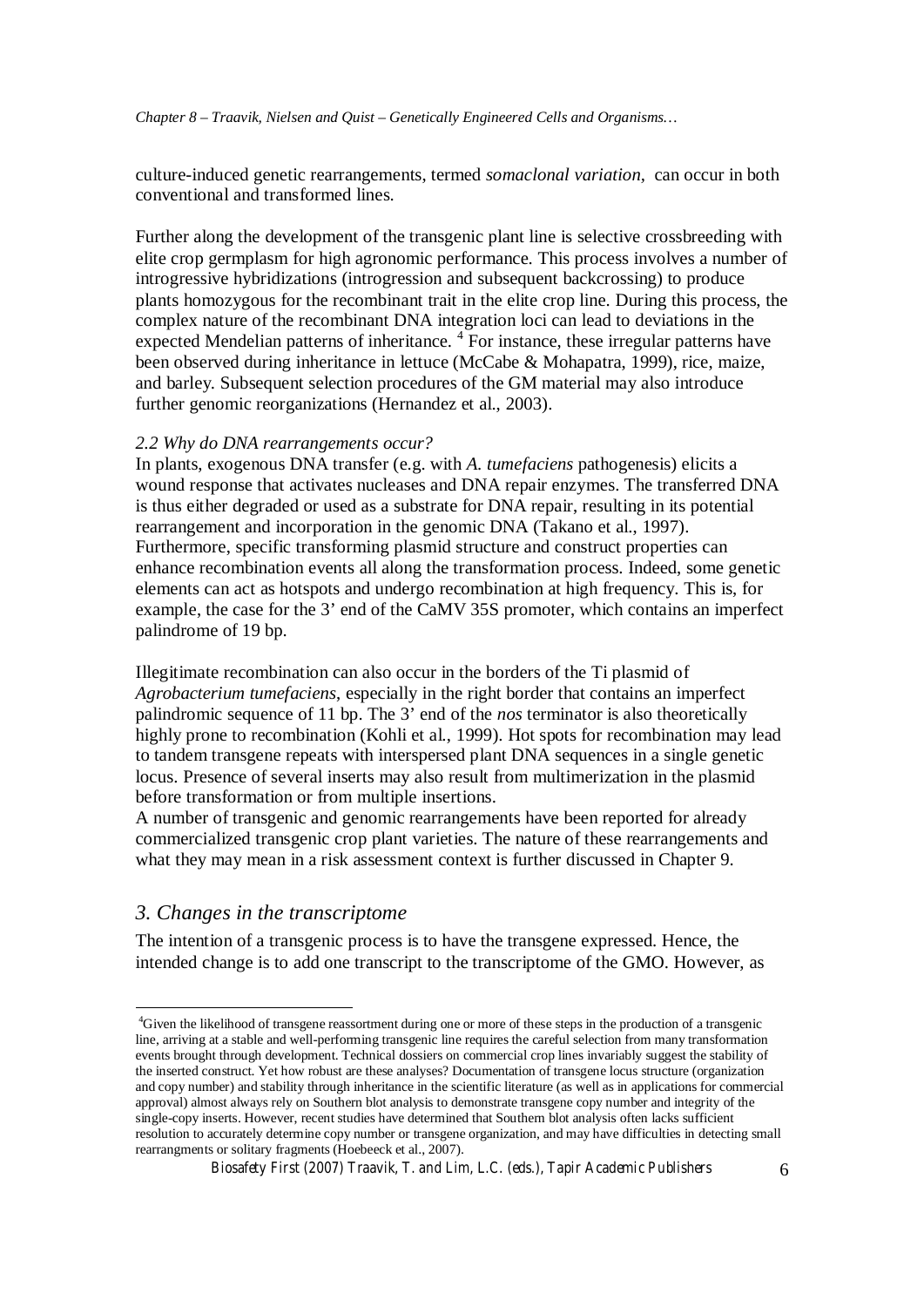discussed in Chapter 3, and earlier in this chapter, the inherent lack of insertion precision may lead to the expression of additional, unintended transcripts as well. Although only a small number of published studies have been designed to reveal transcriptome aberrations in GMOs, there are published studies that exemplify the following:

- 1. Qualitative transcriptome changes, due to inefficient terminator motifs in a transgenic plant variety
- *2.* Quantitative transcriptome changes, due to the influence of the transgene regulatory sequences on endogenous genes located close or distant to the insertion site.

### *3.1 Example of new transcripts originating from a plant transgene*

New evidence suggests that the nos terminator sequence used in a number of transgenic plant varieties is a recombination hotspot, prone to read-through, and may contain a cryptic cis-acting splice sequence that could generate novel RNA molecules and proteins at any place it is inserted into the genome (Rang et al., 2005).

The Roundup Ready (RR) soybean varieties derive from a soybean line into which a gene coding for glyphosate-resistant enol-pyruvylshikimate-3-phosphate-synthase (EPSPS) was introduced. The insert and the flanking regions in RR soybean have recently been characterized. It was shown that a further 250-bp fragment of the *epsps* gene is localized downstream of the introduced *nos* terminator of transcription, derived from the nopaline synthase gene of *Agrobacterium tumefaciens*. At least 150 bp of this DNA region is transcribed in the RR soybean variety.

Transcription of the additional fragment depends on whether read-through events ignore the *nos* terminator signal located upstream. The data indicate that the read-through product is further processed, resulting in four different RNA variants from which the transcribed region of the *nos* terminator is completely deleted. Deletion results in the generation of open reading frames which might code for (as yet unknown) EPSPS fusion proteins. The *nos* terminator is used as a regulatory element in several other transgenic plants intended for food production. This implies that read-through products and transcription of RNA variants might be a common feature in such plants.

*3.2 Examples of the activity of the 35S CaMV plant promoter in mammalian cells* In most of the transgenic crop plants commercialized, the transcription of the transgene is governed by the 35S promoter taken from the Cauliflower Mosaic Virus (CaMV). CaMV is a DNA-containing para-retrovirus that replicates by means of reverse transcription. It was earlier assumed that the 35S promoter exclusively functions in plants, and that it would therefore not represent a food/feed safety issue if the transgene under the control of such promoter would transfer horizontally. The following quote is representative of this assumption: 'There have also been (scientifically unfounded) concerns that the strong plant virus promoter used to express transgenic DNA might be active in mammalian cells' (Gasson & Burke, 2001).

There have now been published studies indicating that the 35S CaMV promoter has potential for transcriptional activation in mammalian systems, in addition to studies in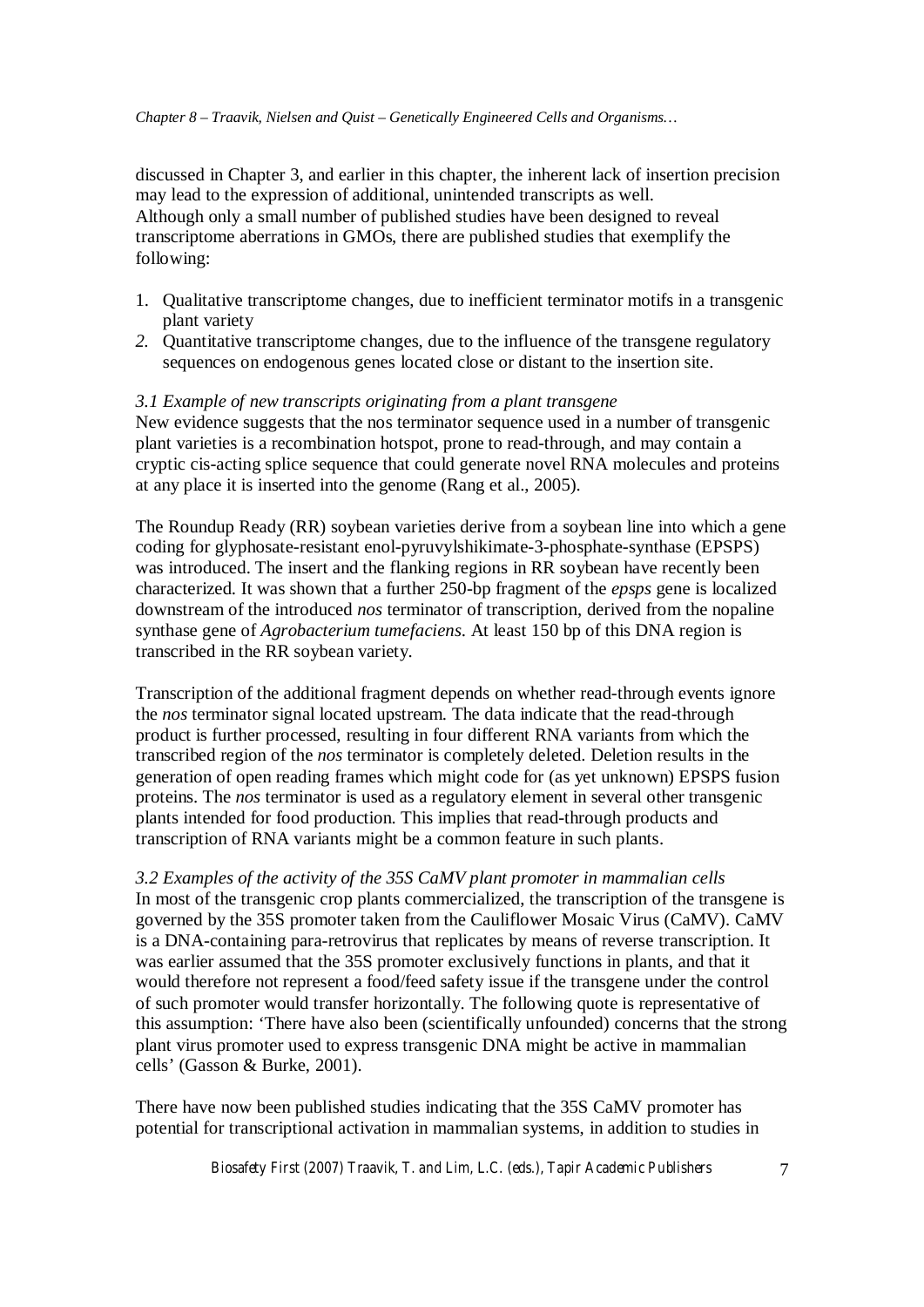different yeast species. First, 35S promoter activity was demonstrated in human fibroblast cell cultures, thereafter in hamster cells, and very recently 35S promoter activity was established in human enterocyte-like cells (Myhre et al., 2006). Such cells line the surface of human intestines, and are hence highly relevant to whether uptake of transgenic DNA from the gastro-intestinal tract may have effects on the host if unintentionally taken up. However, no published studies have investigated 35S CaMV activity *in vivo*, and this is hence an obvious area of omitted research. This example illustrates how safety assumptions/claims made in the absence of experimental investigation on the issue can be misleading.

### *3.3 Example of upregulation of an endogenous gene under the influence of a transgene promoter*

X-Scid is a disease linked to a defective gene on the X chromosome that leads to a total breakdown of the immune system due to lack of T cells. Victims are known in the media as 'bubble boys', having to live their short lives within totally contained plastic cubicles, since every kind of innocent infection will kill them.

A gene therapy protocol was developed in order to cure, or at least alleviate the symptoms of X-Scid victims. Bone marrow cells were taken from the patient and grown in culture. The cells were transfected with a vector that contains a healthy copy of the defective gene. The vector was a deletion mutant of MLV (murine leukaemia virus), with the transgene under control of a strong promoter. After having the bone marrow cells controlled for expression of the transgene, and observing a lack of any unwanted phenotypic characteristics, the cells were returned to the patient. The rationale was that the transferred healthy gene, following integration into the genomes of the bone marrow cells, should produce the proteins that make production of T cells possible, and hence provide the patient with a functional immune system.

In an initial series of 11 treated patients, the strategy seemed to work according to plan, until a tragic setback was recognized: one of the treated patients developed a highly aggressive type of cancer. It turned out that in treated cells from this patient, the gene transfer vector had integrated into a genomic location next to the *Lmo2* gene. This gene encodes a protein product that is known to be cancer causing when over-expressed. In the present case, the strong promoter of the gene therapy vector had forced the *Lmo2* gene to over-express. In a commentary article in *New Scientist* these events were dubbed 'Gene therapy's worst nightmare'. Yet what was observed was an illustration of the known insertion site unpredictability of current recombinant DNA techniques.

#### *3.4 Does 'transvection' occur during transgenesis in mammalian cells?*

A relevant question to ask is whether known, unknown or hidden DNA motifs in the gene vector, including its plasmid backbone sequences, may act as transcriptional enhancers and hence influence transcription of endogenous genes, whether integrated in the host genome or present on an un-integrated vector. Transcriptional enhancers are relatively short (30–500bp), *cis*-acting DNA sequences usually comprised of several binding sites for TF (transcription factor; see Chapter 3) activator proteins. The hallmark of enhancers is their ability to communicate with promoters, often activating genes over a large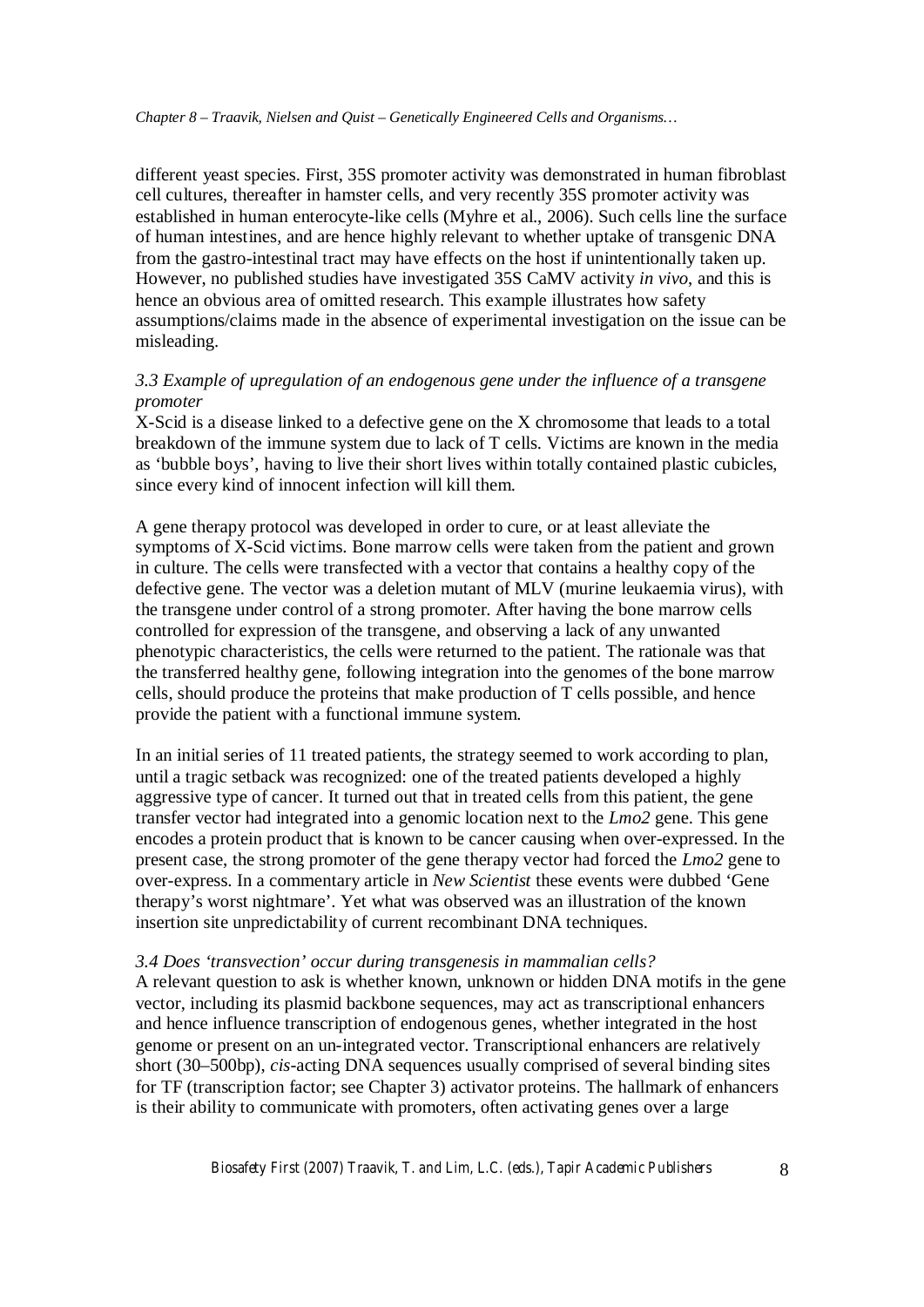distance. Some enhancers are able to activate promoters in *trans*, i.e. when the enhancer is on a different genomic entity than the promoter.

Recent studies (D'Aiuto et al., 2006) have demonstrated that a CMV (human cytomegalovirus) enhancer can increase the activity of its cognate promoter in *trans*, in the absence of factors that physically bring the enhancer into close proximity of the promoter. A process like this is called *transvection*. Interestingly, the authors also provided evidence that the CMV enhancer may activate other promoters in the modified host genome. Because such transactivation effects may result in unwanted or unexpected transcriptional activation of endogenous genes, these findings are important for conception of the range of transcriptional effects expected in various genetic engineering and gene therapy approaches.

### *4. Changes in the proteome*

Inherent to a recombinant organism is one or more intended proteomic changes, namely the expression of the transgenic protein(s) that will confer the desired new trait or property.

As earlier indicated in the present chapter, integration of foreign DNA may lead to additional quantitative and qualitative differences in the expressed proteins in a modified cell. Chapter 3 outlined some of the cellular processes that may lead to unexpected protein products from any given gene sequence. All these processes also apply to transgenes as well. Unfortunately, there are few published studies that have systematically compared the proteomes of GMOs to their unmodified counterparts. There are, however, two examples that illustrate the profound and unpredictable differences in the biological functions of a recombinant protein when it is being post-translationally modified, i.e. glycosylated, in its new host organism.

#### *4.1 An* <sup>α</sup>*-amylase inhibitor-1 gene transferred from common bean to pea*

It was recently shown that expression of a recombinant plant protein ( $\alpha$ -amylase inhibitor-1,  $\alpha$ AI) from the common bean in a non-native host plant, i.e. transgenic pea, led to the synthesis of a structurally modified, probably aberrantly glycosylated form, of this inhibitor (Prescott et al., 2005). Employing models of inflammation, it was demonstrated that consumption of the modified αAI and not the native form predisposed the mice to antigen-specific CD4+ Th2-type inflammation. Furthermore, consumption of the modified  $\alpha$ AI concurrently with other heterogeneous proteins promoted immunological cross priming, which then elicited specific immunoreactivity of these usually non-immunogenic proteins. This investigation demonstrated that recombinant expression of non-native proteins in plants may lead to the synthesis of structural variants with altered immunogenicity. The frequency at which alterations in structure and immunogenicity of recombinant proteins in new hosts occur is most often not known.

#### *4.2 Production of recombinant protein in milk*

The European Medicine Agency's (EMEA) decision in February 2006 to approve a recombinant product containing anthithrombin-α, had been eagerly awaited because it would be the first drug produced in a transgenic farm animal to reach the market. The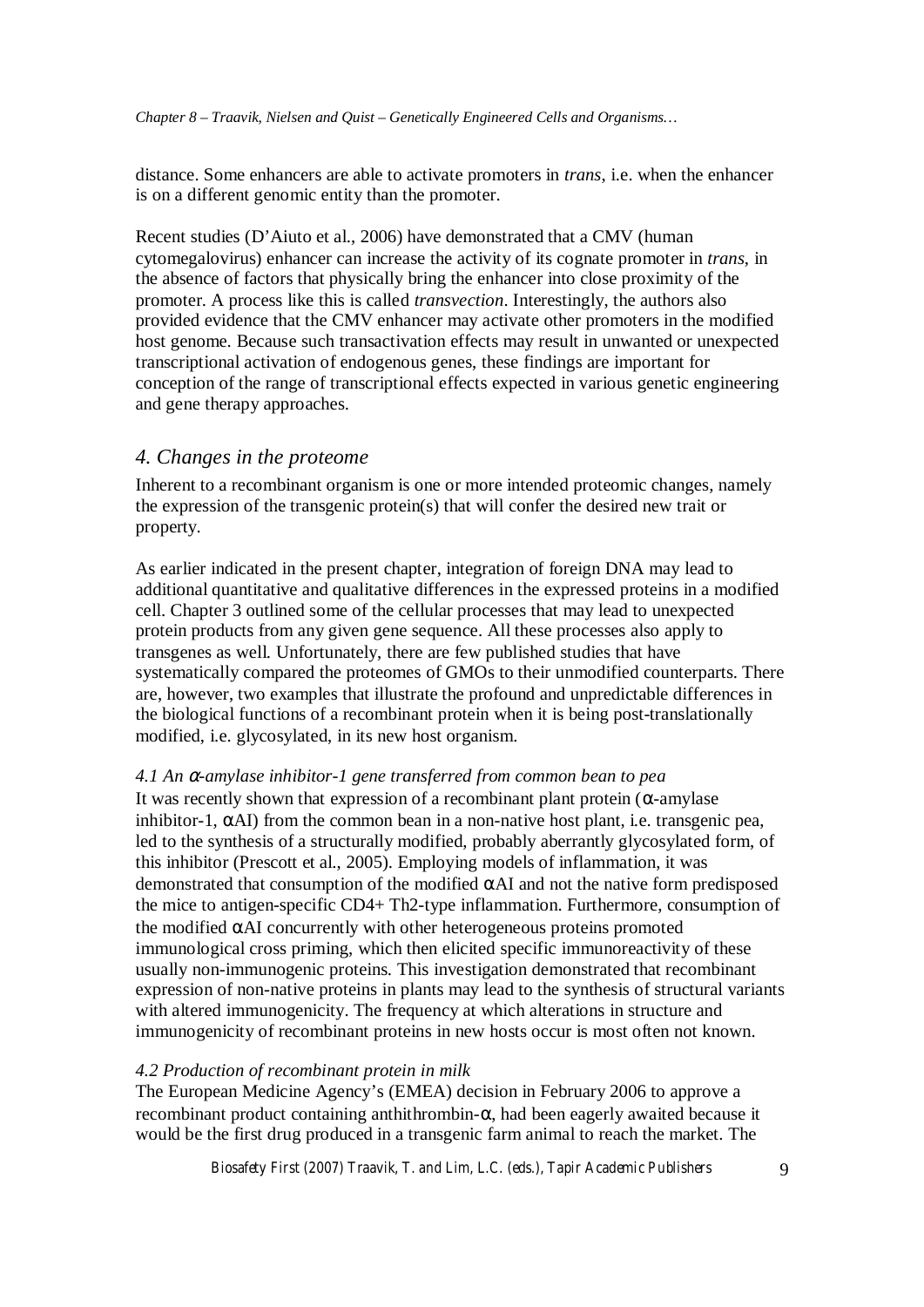active ingredient, *human anthithrombin-* $\alpha$ , is produced by and purified from the milk of transgenic goats. GTC Biotherapeutics has been developing Atryn since 1993, principally for treating patients suffering from hereditary anthithrombin deficiency, a rare condition affecting one person in every 3–5000, that puts them at increased risk of deep vein thrombosis.

The decision of EMEA was, however, based on a lack of appropriate data to allay concerns about Atryn's immunogenicity. As pointed out by an anonymous editorial commentator in *Nature Biotechnology* (2006, 24: 368), the EMEA decision '*rather skirts around some of the underlying issues that transgenic protein producers have to face*'. These issues are discussed in Chapters 3 and 4, in addition to the present chapter of this book.

Of particular concern are different and unpredictable posttranslational modifications compared to native proteins. In the case of Atryn, this really seems to matter. Compared with a conventional anthithrombin-α product, Atryn's serum half-life was reduced sevento ten-fold, necessitating infusion of the protein rather than a one-off injection. One of EMEA's main concerns with Atryn was, however, its potential immunogenicity. The underlying problem is that it is extremely difficult to produce 'nature-identical' proteins in milk from transgenic animals. For instance, in cows, sheep and goats, glycosylated proteins typically contain N-glycolylneuraminic acid (NGNA), a modification which is virtually absent in native human proteins. Furthermore, the high concentration of protein produced in milk, around a gram per litre, overrides the glycosylation capacity of the mammary gland. Only rabbits and chickens have humanlike glycosylation patterns. The *Nature Biotechnology* commentator concluded: '*Thus, if immunogenicity of milk-produced proteins turns out to be a generic problem, then a whole class of transgenic production methods may turn out to have a limited future. Chicken milk, anyone*?'

## *5. Changes in the metabolome*

Unintended effects of transgenesis are closely related to changes in the metabolite levels. One of the major challenges is how to analyze the overall metabolite composition of GMOs in comparison to their unmodified counterparts. Metabolomics offer one possible solution.

The quality of crop plants is a direct function of the metabolite content. The metabolome determines the flavour, aroma and texture of crops, their storage properties, nutritional values and performance in the field. Genetic (metabolic) engineering has the potential to improve plant properties. However, problems may arise from such approaches because the organismal metabolism forms a large interconnected network. '*Just as the flap of a butterfly wing might cause a hurricane, changes in the flux of one branch might lead to unexpected changes in other parts of the network*' (Memelink, 2005).

A number of unexpected changes following genetic engineering have been seen in experimental studies with, for instance, *Arabidopsis* sp. and tomatoes (e.g. Romer et al., 2000; Hemm et al., 2003). Field trials with transgenic wheat lines have demonstrated how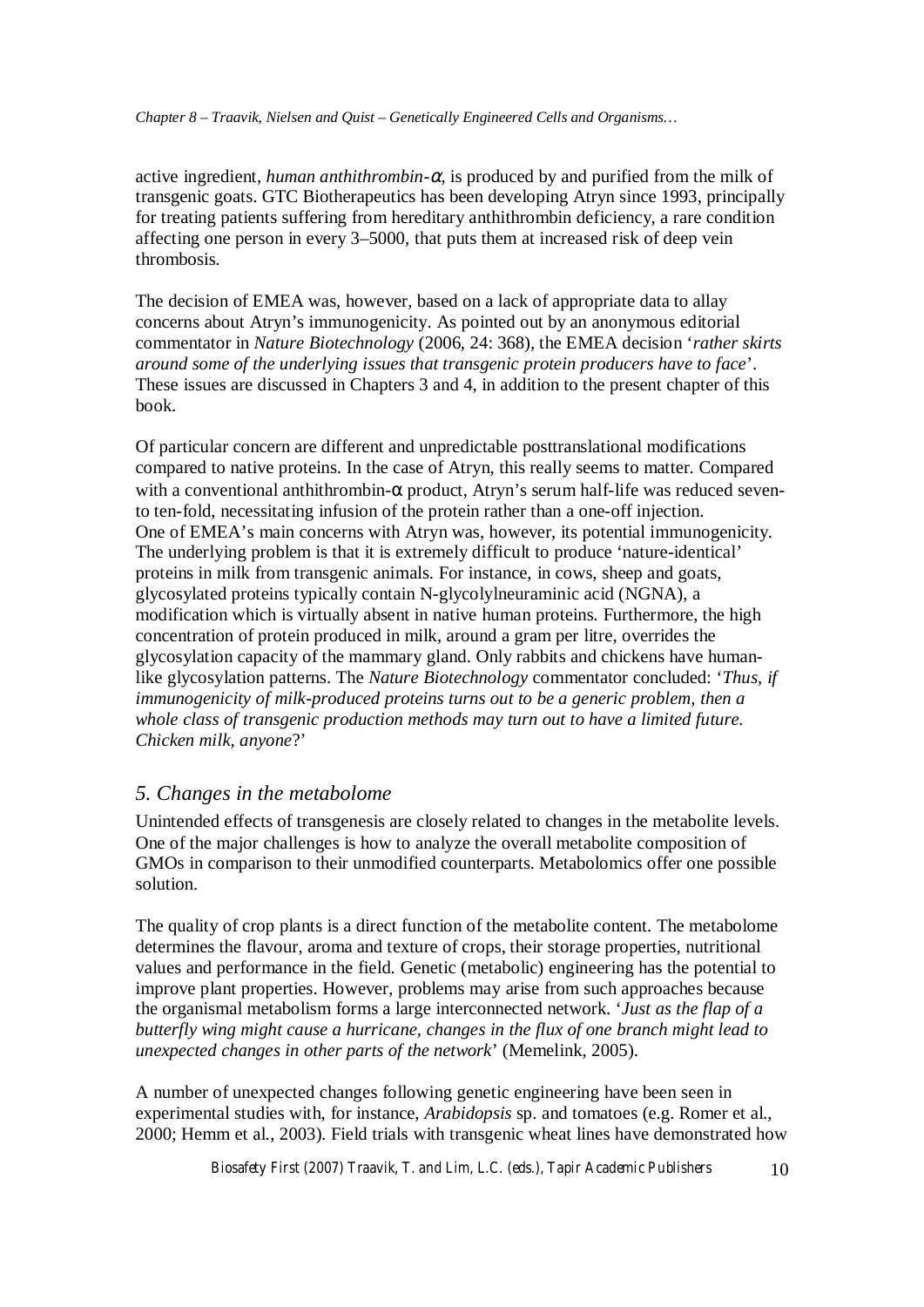profoundly the environment affects the metabolome of transgenic as well as unmodified varieties, but have also demonstrated important differences between a transgenic wheat line and its parental, unmodified counterpart (Baker et al., 2006).

Potatoes produce a number of toxic secondary metabolites, which are divided into two groups: the sesquiterpenes and the glycoalkaloids (PGAs). Whereas PGAs are largely produced and present in toxic quantities in both the foliage and 'green' potatoes, it is well documented that the levels of PGAs and sesquiterpenes are affected by biotic and abiotic stress. The development of GM potato varieties has made it prudent to ascertain whether there may be changes in the amounts or types of these secondary metabolites, either as a direct effect of the transgene or due to its interactions with environmental variables. One such study has been published by Matthews et al. (2005). Transgenic potato lines were exposed, along with non-transgenic lines, to a range of biotic and abiotic stresses and a range of environmental conditions in the field and store. Following stress, a comparison was made of levels of potato glycoalkaloid and sesquiterpene levels between the two groups. Significant differences were observed in the levels of both glycoalkaloid and sesquiterpene levels between transgenic and control material and between infected and noninfected material. The study did, however, also illustrate the profound impact that environmental parameters may have on the metabolome of transgenic as well as unmodified potatoes.

## *6. Changes in the epigenome*

Epigenetic changes<sup>5</sup> can be induced in cells during the transgenesis process, and to become inherited in the consecutive generations (Filipecki & Malepszy, 2006). It is, however, difficult to ascertain whether epigenetic imprinting is due to the transgenesis or cell regeneration techniques. It is known from a number of organisms that an inserted DNA fragment may both transfer its own methylation pattern to the surrounding DNA and have its own pattern changed by the surrounding recipient DNA. The transgenesis process may induce mutagenic-stress related mechanisms described as 'programmed loss of cellular control'. According to Filipecki and Malepszy (2006), this may lead to (i) genetic changes such as polyploidy, aneuploidy, chromosome rearrangements, somatic recombination, gene amplifications, point mutations, and excisions and insertions of retrotransposons, and (ii) epigenetic changes, including DNA methylation and histone modifications.

Regulation of gene expression by induced changes in DNA methylation is a very potent regulatory mechanism. DNA methylation is based on the existence of 'the 5th base' (see Chapter 5). Transgenesis may induce methylation changes in both directions:

• DNA *hypomethylation* leading to o Gene activation

<sup>5</sup> Epigenetics (see also Chapter 5) was introduced by Conrad Waddington in 1942 as the study of the processes by which genotype gives rise to phenotype. In 1987, Robin Holliday redefined epigenetics as: 'Nuclear inheritance which is not based on differences in DNA sequence'. Epigenetics encompasses heritable changes in DNA or its associated proteins except mutations in gene sequence. Many investigators in the field of epigenetics focus on histone modifications and DNA methylation, two molecular mechanisms that are often linked and interdependent.

*Biosafety First (2007) Traavik, T. and Lim, L.C. (eds.), Tapir Academic Publishers* 11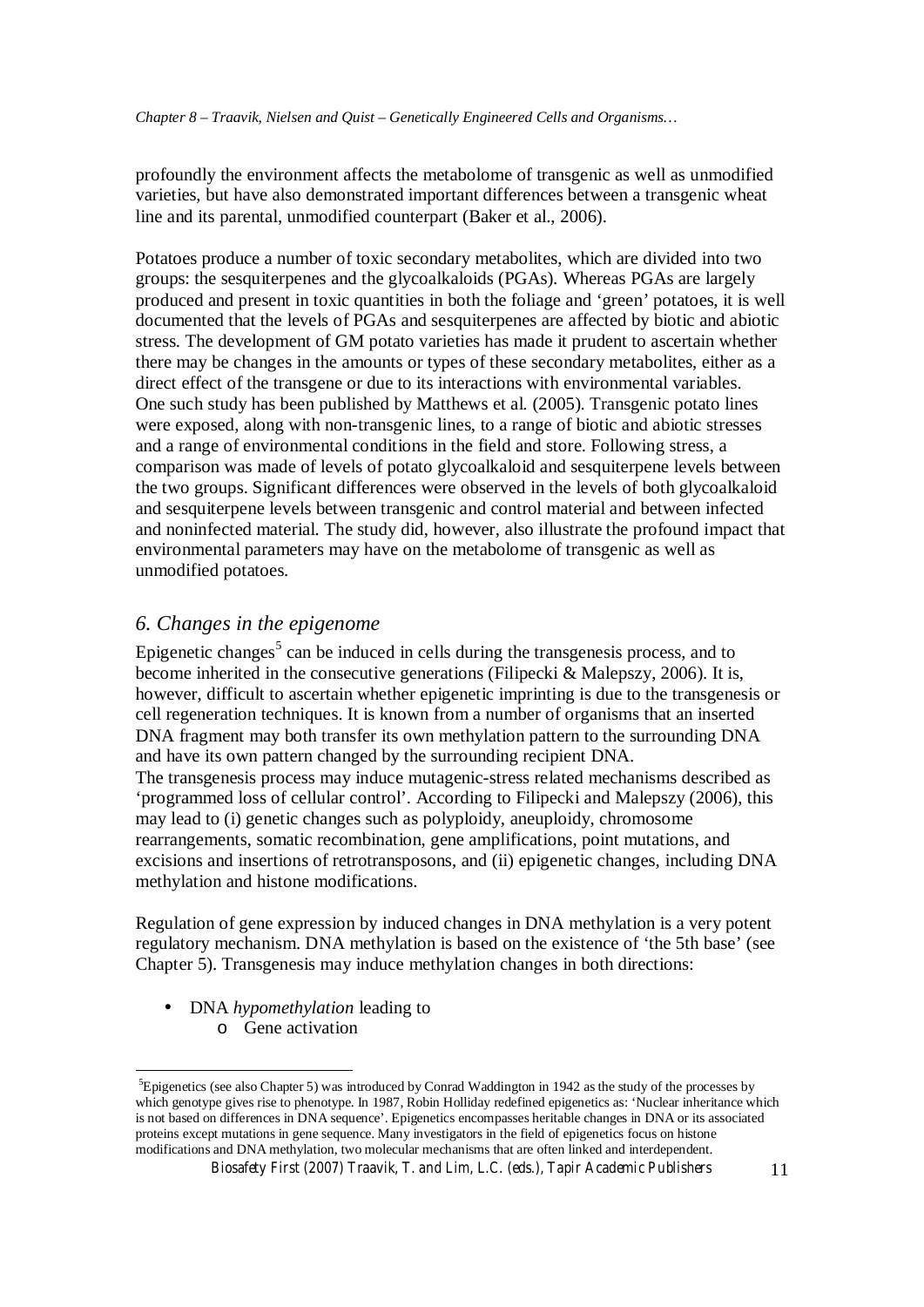- o Chromosome instability
- DNA *hypermethylation* leading to
	- o Gene silencing
	- o Chromatin remodelling
	- o RNA-associated silencing.

In recombinant plants, DNA methylation changes may occur in both directions, but *hypomethylation* has been more frequently reported. Already in 1996 it was clearly demonstrated that different epigenetic expression states might arise in transgenic plants regenerated from the same material (Matzke & Matzke, 1996), and that these states are stably inherited to the following generations.

As pointed out earlier, the influence of the environment on the initiation and persistence of epigenomic programmes cannot be overestimated, but this is an area of omitted research. In spite of a considerable number of peer-reviewed articles concerning epigenetic consequences of transgenesis in model organisms such as *Arabidopsis*, the epigenomes of marketed, transgenic crop plants are virtually unknown.

# *7. Changes in the interactome*

The concepts and technologies of classical molecular biology have dominated genetic engineering approaches during the last 50 years. This has favoured methods that have approached complex processes by separation and isolation of single pathways and molecules. Nonetheless, biologists have continually been aware that a fundamental characteristic of all biological organization is that functional units never exist in isolation. Biological complexity is based on synergistic cooperation achieved by interactions between the components of the cell (Uhrig, 2006). Proteins are essential for almost all biological processes. They operate entirely on the basis of interactions with other molecules, i.e. other proteins, nucleic acids, lipids, or low molecular metabolites and other compounds.

Only rarely is the protein monomer the functionally active form, as most often assumed when using transgenes. Comprehensive knowledge of protein interactions is therefore an important source of information to functionally annotate proteins and to understand and model processes on a genome-wide level (see also Chapter 3). That the transgenic protein product provides the intended function and trait (e.g. insecticidal effects or herbicide tolerance in plants) does not preclude that it contains additional active domains that become evident in its new genomic, biological and environmental host context. Such 'novel' domains may be inherent in the amino acid chain, or arise as a result of alternative folding due to host-specific post-translational modifications (see Chapter 3). The recombinant protein may therefore engage in complex formations with endogenous proteins and other cellular components when present in novel environments. This may, in turn, lead to activation or inhibition of cellular processes, or even create new intracellular processes. To what extent this occurs is unknown, since the studies needed for clarification are rarely conducted.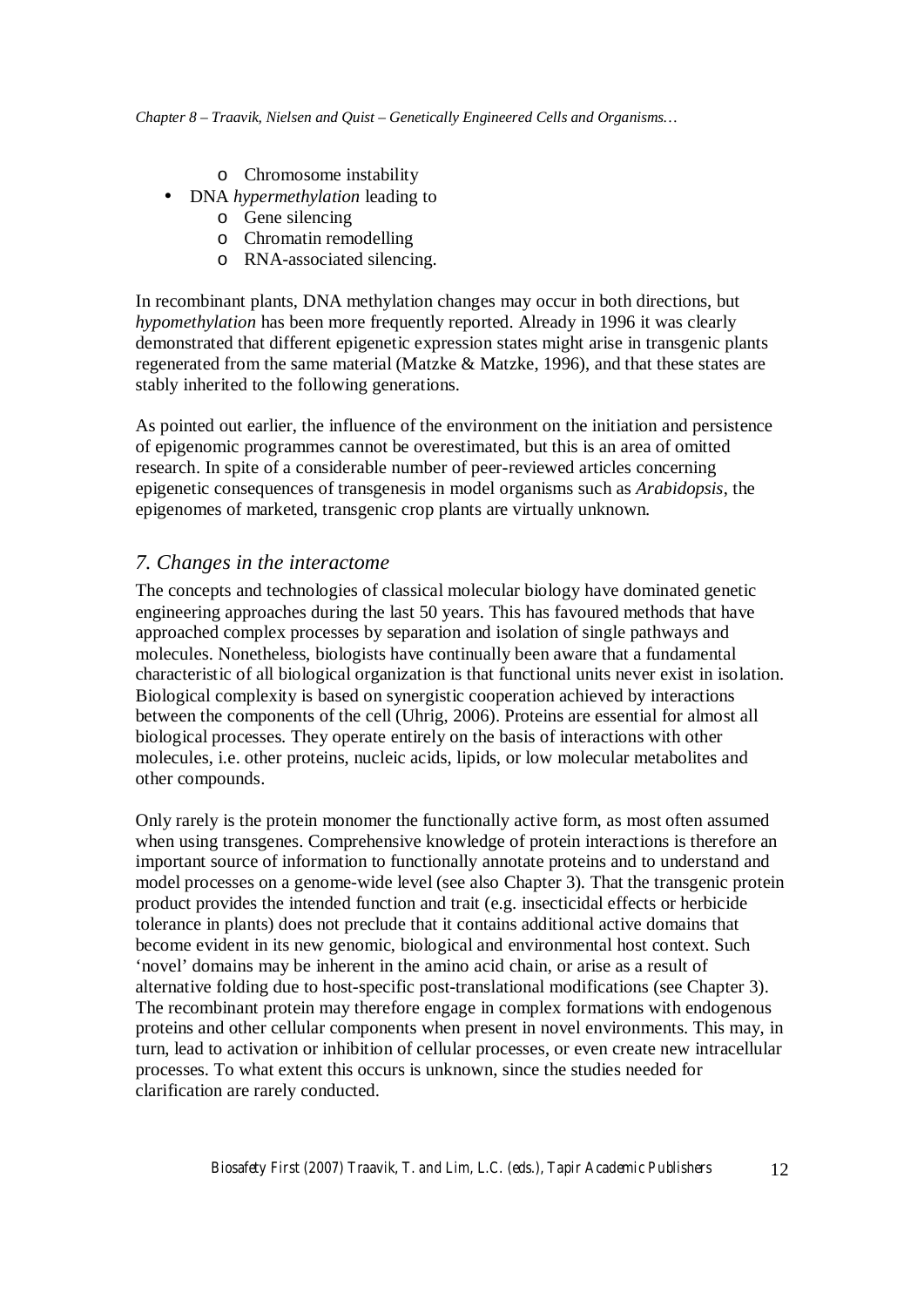### *8. Concluding remarks*

As stated by Haslberger (2006), there is a general need for a holistic and integrated basis for assessment of the properties and effects of GMOs. This conclusion was also drawn by a recent World Health Organization (WHO) report (2005). Lack of knowledge concerning the putative and unpredictable changes in the contents of GMOs discussed in this chapter have won increasing acceptance during recent years. A fact that has been reflected in a number of expert committee reports from international organizations such as WHO, the Food and Agriculture Organization (FAO), and the Organization for Economic Cooperation and Development (OECD). Many of the risk issues identified here that lack answers (see also Chapter 9) were identified before the first transgenic plants were commercially grown in 1996. The application of the modern '-omics' techniques can contribute to reveal many risk-relevant differences in composition between recombinant organisms and their isogenic, parental counterparts under relevant environmental conditions.

#### *Resources*

- Campbell NA and Reece JB. (2005) Biology., Seventh Edition. Pearson-Benjamin Cummings, (ISBN 0-321-26984-5, International Edition)
- Doerfler W. et al. (2001) Foreign DNA integration Perturbations of the genome oncogenesis. Annals of the New York Academy of Sciences 945:276-288.
- Gibson G and Muse SV. (2004) A Primer in Genome Science. Second Edition. Sinauer Associates, Inc. Publishers, (ISBN 0-87893-232-1)
- Karp GE. (2005) Cell and Molecular Biology. Concepts and Experiments. John Wiley & Sons Inc., (ISBN 0-471-65665-8, Wiley International Edition)

#### *References*

- Baker JM et al. (2006) A metabolic study of substantial equivalence of field-grown genetically modified wheat. Plant Biotechnol J 4: 381-392.
- D'Aiuto L et al. (2006) Evidence of the capability of the CMV enhancer to activate in transgene expression in mammalian cells. DNA and Cell Biology 25: 171-180
- Filipecki M. and Malepszy S. (2006) Unintended consequences of plant transformation: a molecular insight. J Appl Genet 47: 277-286.
- Gasson M and Burke D. (2001) Scientific perspectives on regulating the safety of genetically modified foods. Nat Rev Genet. 2:217-22
- Ghavididel A. et al. (2005) A skeleton of the human interactome. Cell 122 :830-832.
- Haslberger AG. (2006) Need for an «integrated safety assessment» of GMOs, linking food safety and environmental considerations. J Agric Food Chem 54: 3173-3180.
- Hemm, MR et al. (2003) The *Arobidopsis ref2* mutant is defective in the gene encoding CYP83A1 and shows both phenylpropanoid and glucosinolate phenotypes. Plant Cell 15: 179-194
- Hernandez et al. (2003) A Specific Real-Time Quantitative PCR Detection System for Event MON810 in Maize YieldGard® Based on the 3'-Transgene Integration Sequence. Transgenic Res. 12: 179-189
- Hoebeeck J, Speleman F and Vandesompele J. (2007) Real-time quantitative PCR as an alternative to southern blot or fluorescence in situ hybridization for detection of gene copy number changes. Methods Mol Biol 353: 205-226.